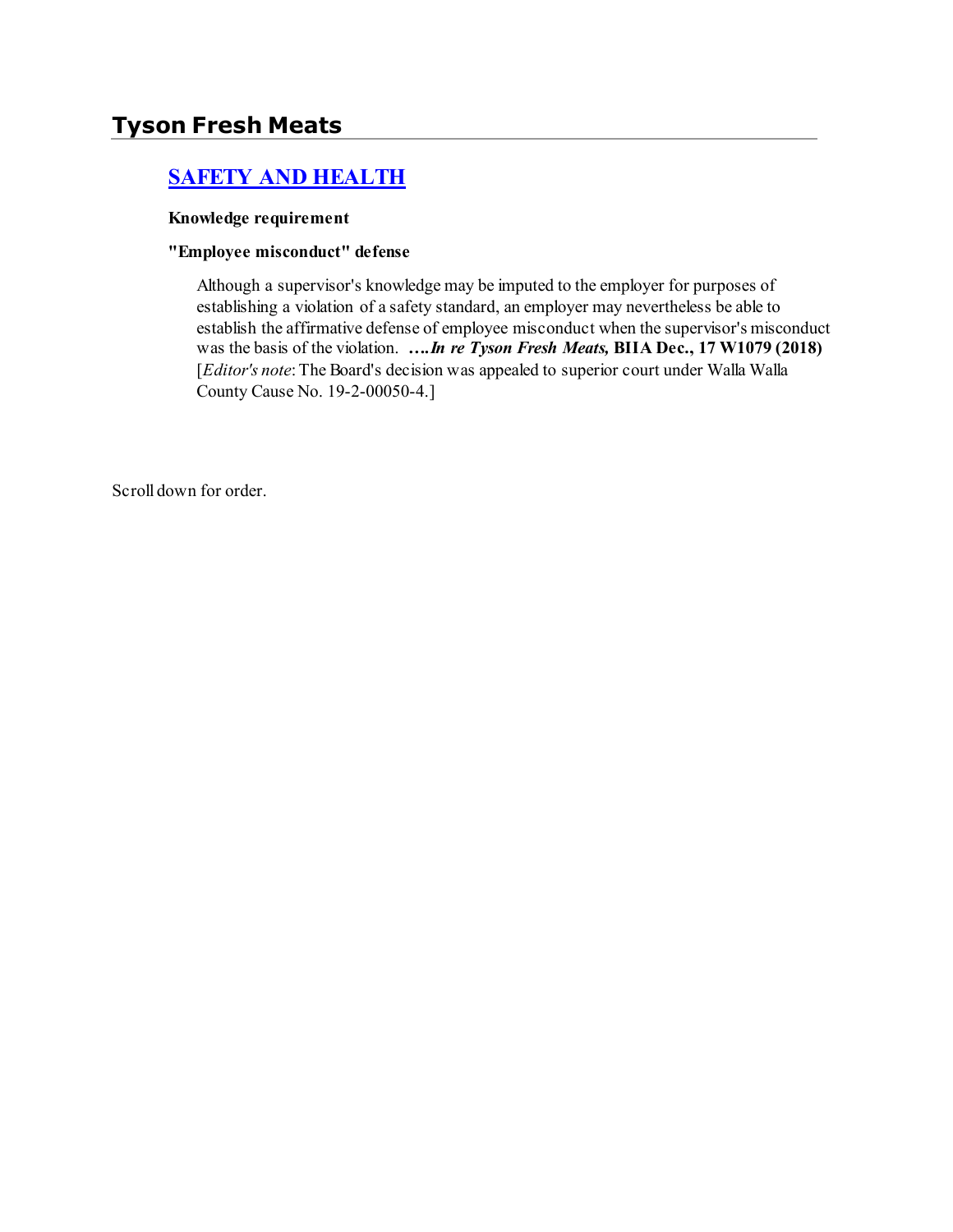## **BEFORE THE BOARD OF INDUSTRIAL INSURANCE APPEALS STATE OF WASHINGTON**

**)**

# **CITATION & NOTICE NO. 317942647 ) DECISION AND ORDER**

The Department cited Tyson Fresh Meats with a serious violation of safety standards for failing to ensure coordination of lockout/tagout procedures with an outside cleaning company; and a serious violation for failing to ensure than an authorized employee verified the lockout/tagout procedure and that a machine had been deenergized prior to starting work. We agree with our industrial appeals judge that Tyson violated the standard for ensuring coordination of lockout/tagout procedures, but did not violate the standard for verifying lockout/tagout procedure and deenergization before commencing work due to unpreventable employee misconduct. We grant review to: clarify that the application of the latter standard is not limited to machinery that actually caused an injury or was the subject of a citation; discuss imputed knowledge of a supervisor; and analyze the unpreventable employee misconduct defense when a supervisor commits the violation. The corrective notice of redetermination is **AFFIRMED AS MODIFIED.**

## **DISCUSSION**

Tyson Fresh Meats (Tyson) operates a meat processing plant near Pasco, Washington. The Pasco plant has approximately 3,000 pieces of machinery and equipment; a piece of equipment must be locked out before service or maintenance can be performed on it. Tyson's lockout/tagout rules include locking out a machine before performing maintenance, before removing or bypassing a guard, and before placing any body part inside a machine. Each work group has its own colored tags to identify which department or contractor locked out a machine. Violation of lockout/tagout procedures results in discipline. An employee who intends to place a hand inside a machine is responsible for placing his or her own lockout tag on the machine rather than assuming that someone else has locked it.

PSSI is an outside company that Tyson contracts with to clean and sanitize the machinery during the night shift. PSSI and Tyson shared their respective lockout/tagout procedures with each other. Before cleaning, PSSI deenergizes the machinery by turning off the main circuit breaker, which is located in a separate room. One area in which PSSI cleans and sanitizes machinery is in the bone grinding room. PSSI had no policy in place to let Tyson employees in the bone grinding room know that they were about to reenergize the circuit. After PSSI cleans the machinery, Tyson employees reassemble the machinery. Jim Mohamed supervises Tyson employees who reassemble meat

30

32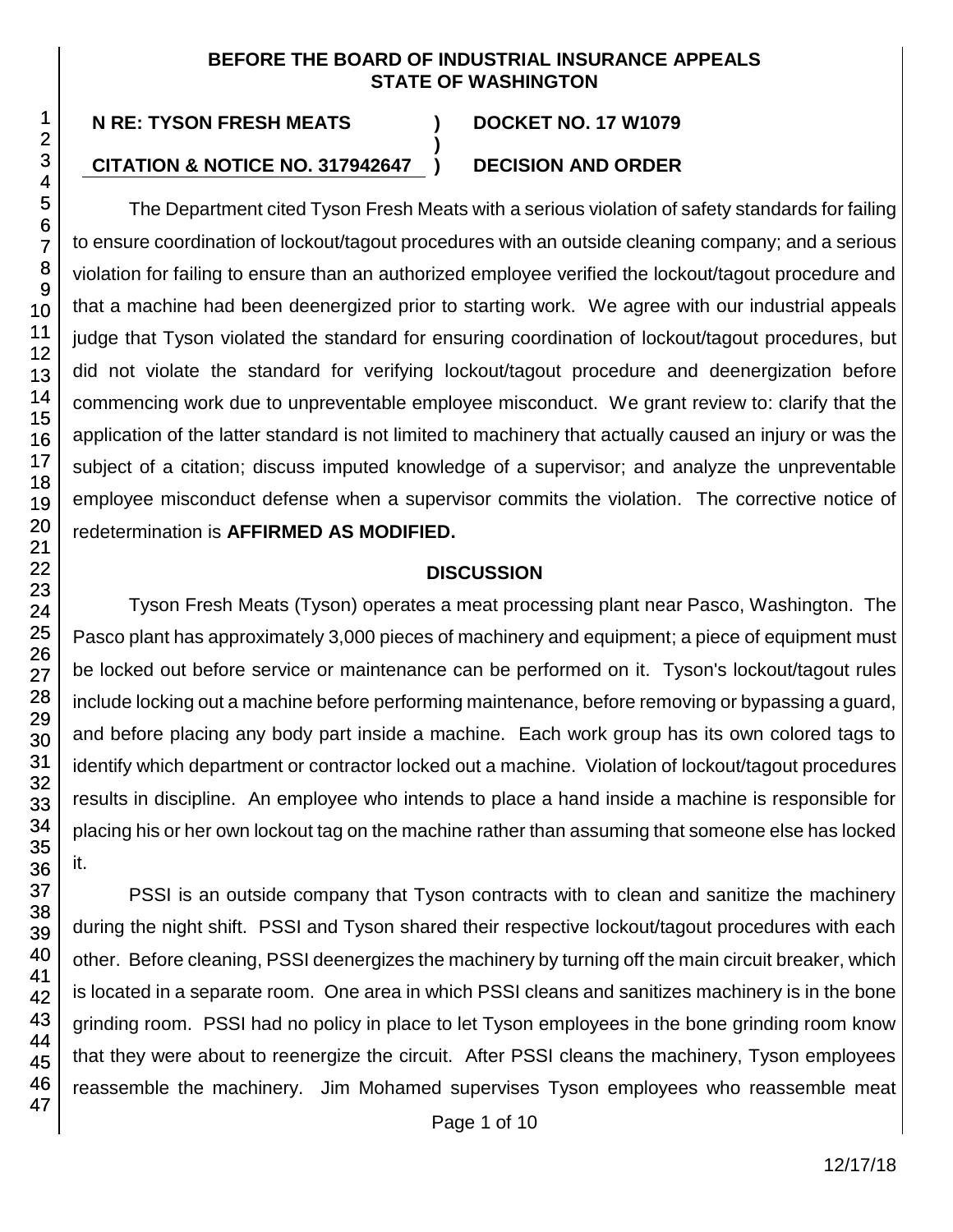grinding machinery in the bone grinding room after they are cleaned by PSSI. Mr. Mohamed confirmed the absence of any procedures for exchanging information with PSSI staff regarding lockout/tagout and did not recall ever discussing lockout/tagout procedures with them in the many years he has been working for Tyson.

For the past six to seven years, Jesus Marquez has been a night shift production supervisor in Tyson's rendering plant. On October 15, 2016, after PSSI had finished cleaning, Mr. Marquez was reassembling meat grinders in the bone grinding room, a task that he does not typically perform. The machinery in this room could be locked out by engaging the local disconnect switch inside the room or in a panel room upstairs. Mr. Marquez did not normally work in the bone grinding room and was unfamiliar with the location of the local disconnect switches. When he began working in the bone grinding room that day, there were no PSSI locks on any of the machinery.

Mr. Marquez was using a small key to reassemble the meat grinder. He inadvertently dropped the key into another piece of equipment, the incline auger, which was located directly below the meat grinder. Through the mesh guard covering the incline auger, he could see that the key was about to fall through the drain hole at the bottom of the auger. Mr. Marquez knew that if he removed the mesh guard to reach the key, he would have to lock the incline auger out. Instead of removing the mesh guard, he unscrewed the drain cap on the bottom of the auger and reached inside, believing that the key would simply fall through. The moment he reached his fingers inside, the auger turned on and amputated two of his fingers.

Although Mr. Marquez locked out the meat grinder before he began reassembling it, he did not verify that the incline auger was locked out or deenergized before placing his fingers through the hole. He testified that he did not know if the incline auger had a separate lockout mechanism and that he was never specifically trained on the lockout/tagout procedures for the incline auger in the bone grinding room. The local disconnect switch for the incline auger was located about 15 feet away and was clearly labeled, though Mr. Marquez was not aware of that fact at the time.

Annual Lockout/Tagout Periodic Inspection Certification forms from 2008 to 2017 confirm that Mr. Marquez was observed successfully conducting a 10-step lockout/tagout procedure on a variety of machinery, the purpose of which was to "ensure this team member understands the procedures used at this facility for the control of energy associated with the equipment."<sup>1</sup> Mr. Marquez also regularly trained the employees he supervised on lockout/tagout procedures for the past 10 years.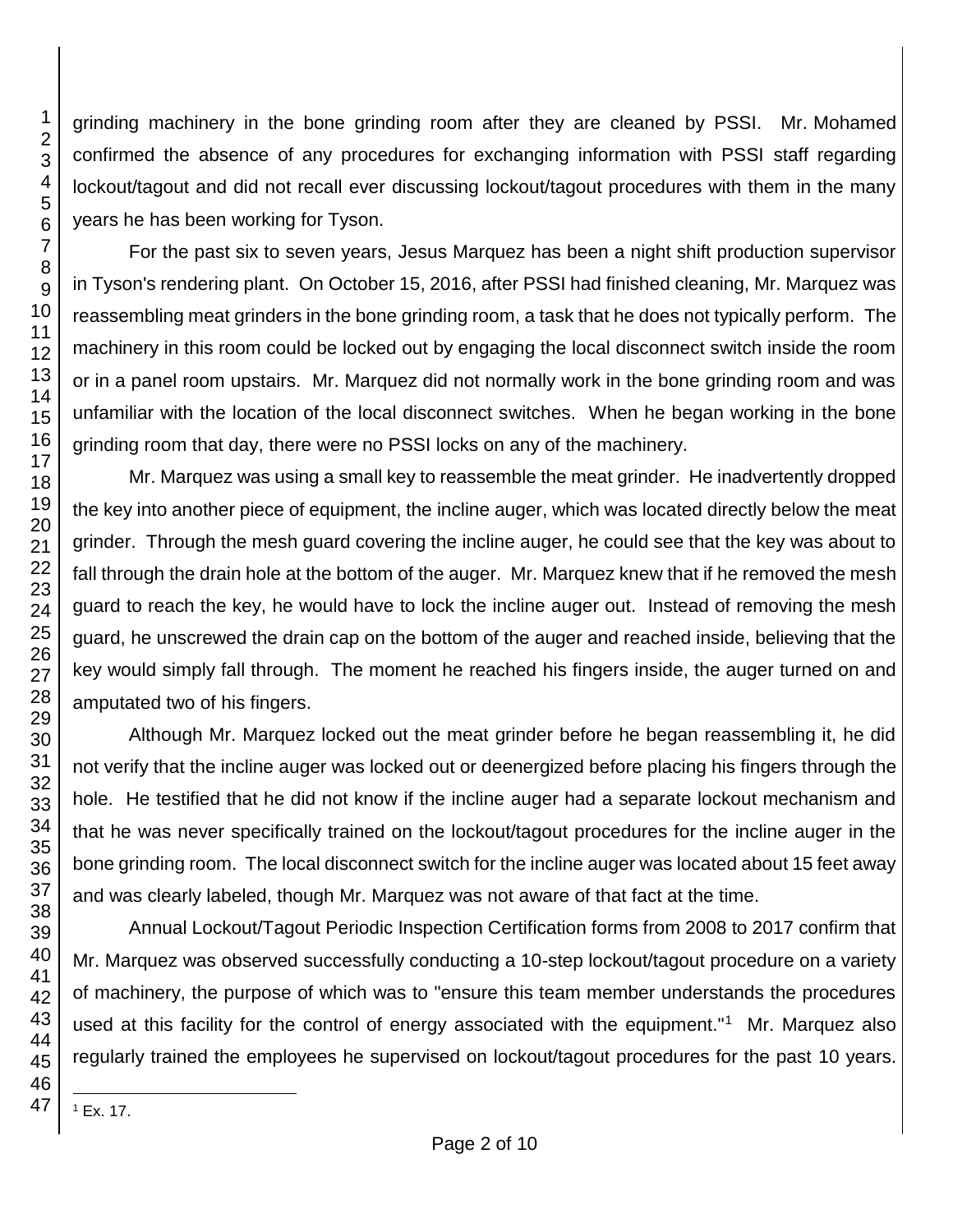Tyson suspended Mr. Marquez for three days as a result of his violation of its lockout/tagout procedures.

Laurie Garcia was the safety manager at Tyson's Pasco plant at the time of the accident. She conducted an internal investigation following Mr. Marquez's accident and learned that the incline auger had been energized because a PSSI employee had just removed his lock on it and had engaged the energy source from a panel room about 100 feet away from the bone grinding room moments before Mr. Marquez placed his fingers inside the incline auger. Ms. Garcia confirmed that there was no policy or procedure in place governing how a PSSI employee in the panel room would communicate with Tyson employees in the bone grinding room.

## **ANALYSIS**

# 1. Application of WAC 296-803-50060

WAC 296-803-50060 provides:

## **Coordinate with outside employers servicing or maintaining your machines or equipment.**

You must do the following before allowing another employer's personnel to service or maintain machines or equipment if your energy control procedures require they be locked or tagged out:

(1) Inform the outside employer of your lockout or tagout procedures.

(2) Make sure the outside employer informs you of their lockout or tagout procedures.

(3) Make sure you and the outside employer confirm that all employees understand and will follow the restrictions of the other employer's energy control program.

We agree with our industrial appeals judge that Tyson failed subsection (3). Tyson did not make sure that all of its employees understood PSSI's lockout/tagout procedures. Jim Mohamed, Tyson's bone grinding room supervisor, testified that there was no procedure in place regarding communication between Tyson and PSSI before PSSI reenergized the machinery after it had finished cleaning. Mr. Mohamed also testified that he has never discussed PSSI's lockout/tagout procedures with PSSI personnel. Tyson's safety manager, Laurie Garcia, also confirmed the absence of any procedure regarding how PSSI employees would let Tyson employees know that they were removing locks or reenergizing the machinery in the bone grinding room.

In its Petition for Review, Tyson argues that WAC 296-803-50060 does not apply because WAC 296-803-100 states that the chapter only applies to the service and maintenance of machines, and Mr. Marquez was not servicing or maintaining the incline auger that caused the amputation.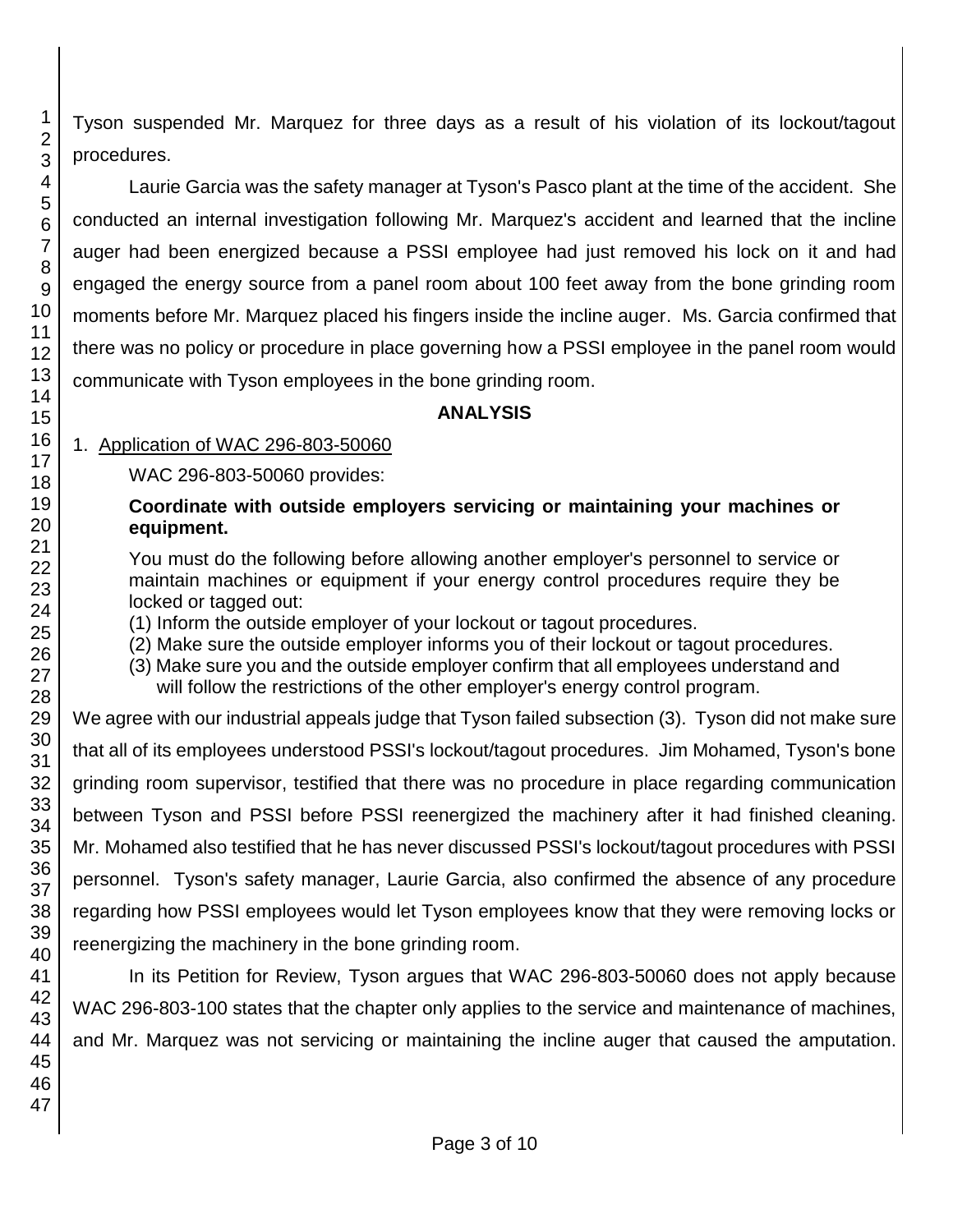WAC 296-803-100 provides:

This chapter applies to the service and maintenance of machines and equipment . . . if employees could be injured by the:

(1) Unexpected energization or start up of the machine or equipment; or

(2) Release of stored energy.

The plain language of the regulation specifies only "the service and maintenance of machines and equipment" and the "unexpected energization or start up of the machine or equipment." There is no language in WAC 296-803-100 to suggest that WAC chapter 296-803 only applies to the service and maintenance of machines or equipment **that caused the actual injury** or was the subject of a violation. To reach such a conclusion would require us to read words into the regulation, contrary to the well-established law of statutory interpretation. <sup>2</sup> And although Mr. Marquez was not servicing or maintaining the incline auger, he **was** servicing and/or maintaining the meat grinding machinery. That is sufficient to trigger the application of WAC 296-803-50060 under the plain language of WAC 296- 803-100.

# 2. Imputed Knowledge/Unpreventable Employee Misconduct

The Department cited Tyson with a serious violation of WAC 296-803-50030 because Mr. Marquez did not verify that the incline auger was isolated from all energy sources prior to starting work. A serious violation is defined by RCW 49.17.180(6) as follows:

[A] serious violation shall be deemed to exist in a workplace if there is a substantial probability that death or serious physical harm could result from a condition which exists, or from one or more practices, means, methods, operations, or processes which have been adopted or are in use in such workplace, **unless the employer did not, and could not with the exercise of reasonable diligence, know of the presence of the violation**.

(Emphasis added.)

WAC 296-803-50030 provides:

# **Verify that the machine or equipment is safe before starting work.**

You must make sure the authorized employee verifies that the machine or equipment that has been locked out or tagged out has been isolated from all energy sources and deenergized before starting work.

To prove that a violation is serious, the Department must make a prima facie case showing that:

(1) the cited standard applies; (2) the requirements of the standard were not met; (3) employees were

exposed to, or had access to, the violative condition; (4) the employer knew or, through the exercise

l <sup>2</sup> *Rhoad v. McLean Trucking Co.,* 102 Wn.2d 422 (1984).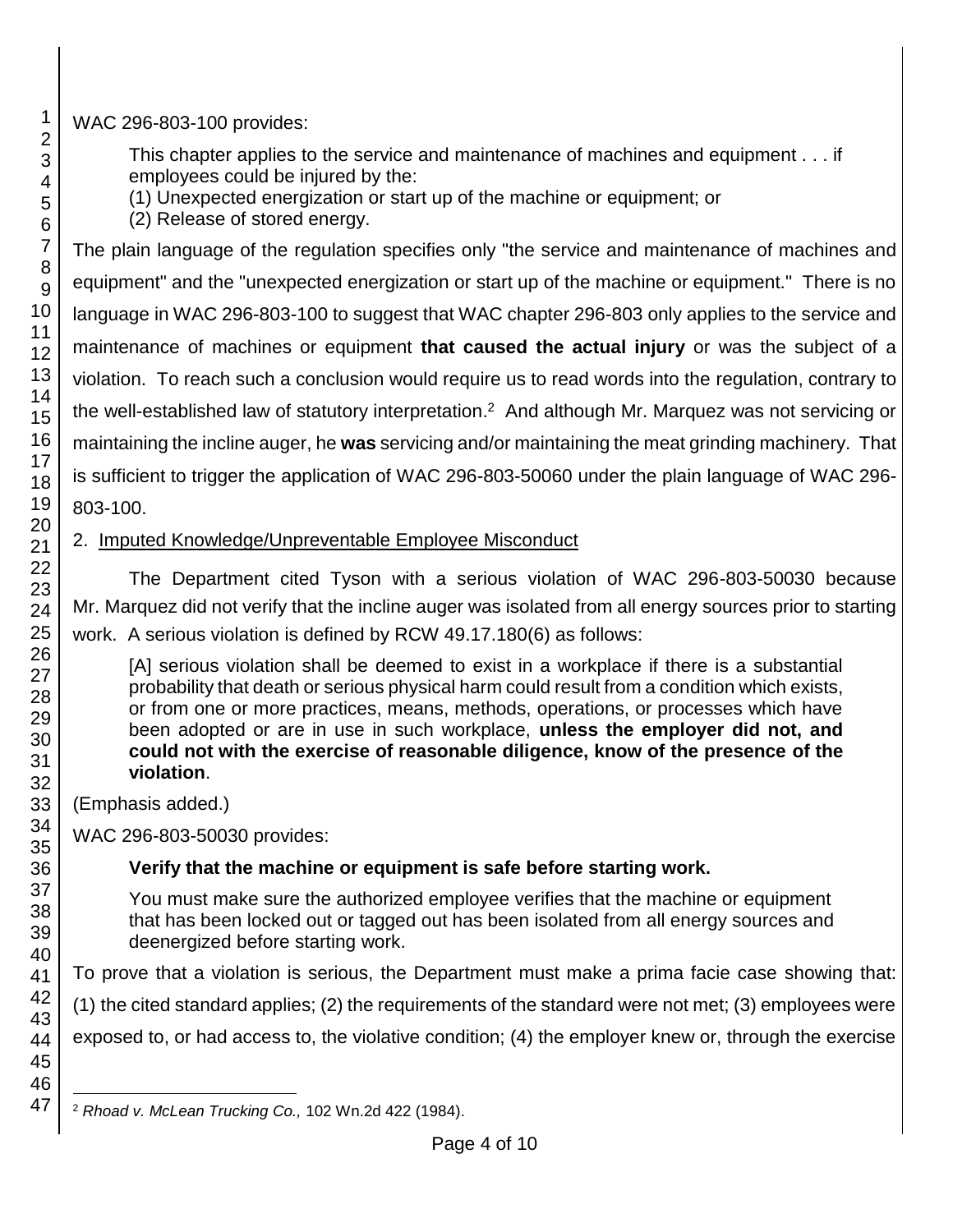of reasonable diligence, could have known of the violative condition, and (5) "there is a substantial probability that death or serious physical harm could result" from the violative condition.<sup>3</sup>

Mr. Marquez, by his own admission, failed to verify that the incline auger was locked out and deenergized before he placed his fingers inside the machinery. Thus, Tyson failed to meet the standard set forth in WAC 296-803-50030. When a supervisor commits a violation, the supervisor's knowledge may be imputed to the employer.<sup>4</sup> Here, there is no dispute that Mr. Marquez was a supervisor. Therefore, his knowledge that he was in violation of WAC 296-803-50030 is imputed to Tyson.

Because the Department has established a prima facie case, the burden now shifts to Tyson to prove the affirmative defense of unpreventable employee misconduct.<sup>5</sup> RCW 49.17.120(5)(a) provides that an employer asserting unpreventable employee misconduct must show the existence of:

- (i) A thorough safety program, including work rules, training, and equipment designed to prevent the violation;
- (ii) Adequate communication of these rules to employees;
- (iii) Steps to discover and correct violations of its safety rules; and
- (iv) Effective enforcement of its safety program as written in practice and not just in theory.

The evidence must show that the employee's conduct was an isolated occurrence and not foreseeable.<sup>6</sup>

Tyson had very robust and thorough lockout/tagout policies designed to prevent employees from working on machinery without verifying that it had been locked out and deenergized, which its employees were well aware of. Mr. Marquez was required to demonstrate his understanding and knowledge of these procedures to his supervisor on an annual basis. He was aware of Tyson's rule to always lock out a machine before reaching inside it and to never assume that someone else had locked out a machine. To everyone's surprise, however, he disregarded his training and knowledge (which was unforeseeable) by reaching his fingers inside the auger without locking it out first, which resulted in the amputation of his fingers.

l *Washington Cedar & Supply Co. v. Dep't of Labor & Indus*., 119 Wn. App. 906, 914 (2004).

 *In re Max J. Kuney Co.,* Dckt. No. 12 W0264 (April 28, 2014); *In re Pro-Active Home Builders, Inc.,* Dckt. No. 13 W1251 (January 5, 2016)*; In re Pease Piping, Inc.*, Dckt. No. 11 W1176 (December 18, 2012).

*In re Max J. Kuney Co.*, Dckt. No. 12 W0264 (April 28, 2014).

*BD Roofing, Inc. v. Dep't of Labor & Indus*., 139 Wn. App. 98, 111 (2007).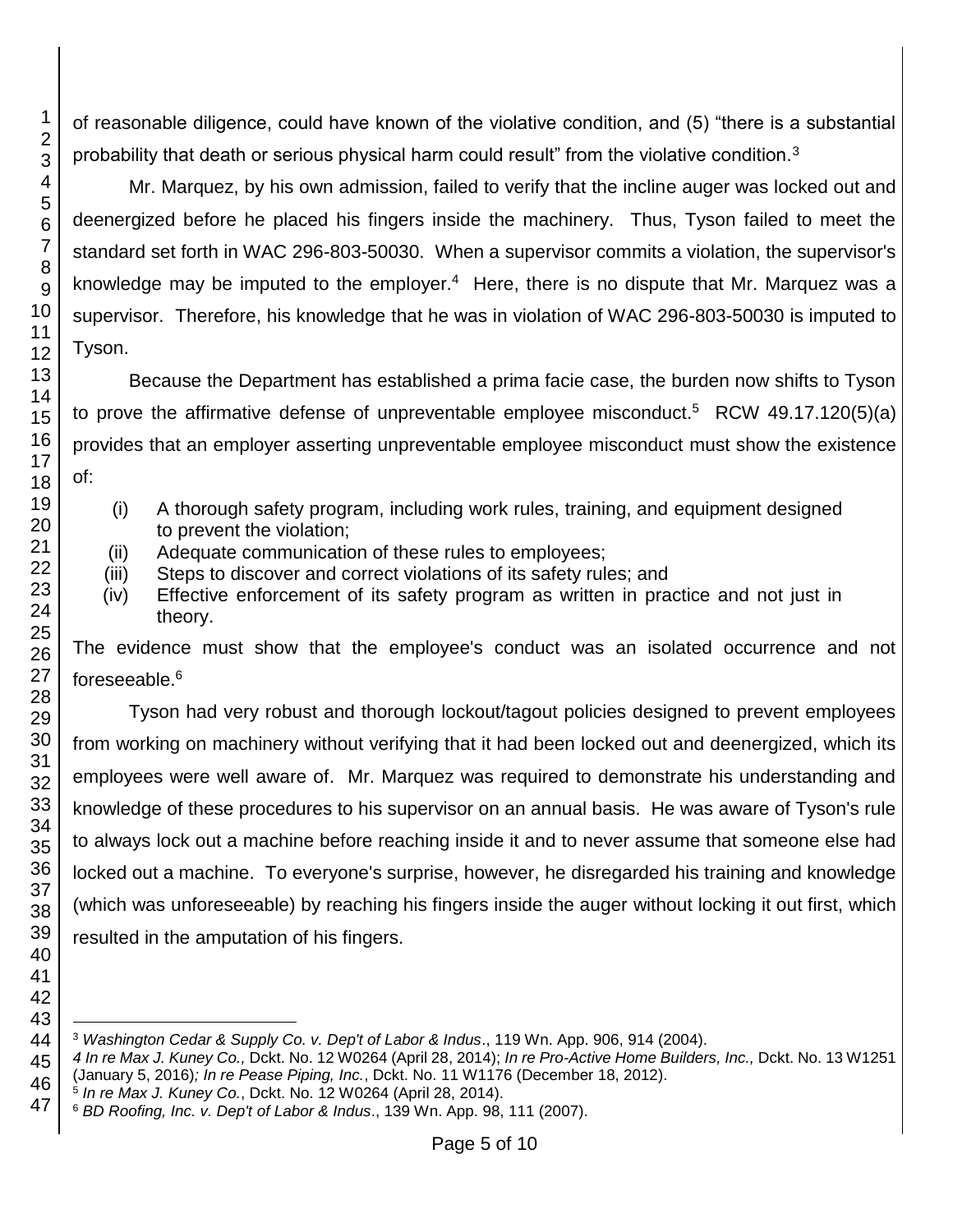l

In the past, we have held that the unpreventable employee misconduct defense is not available to an employer if the violation was committed by a supervisor.<sup>7</sup> However, we have since departed from this per se rule. In *In re Jornada Roofing 1, Inc.*, we held "the fact that a supervisor engaged in a violation of the regulation is extremely important evidence in assessing whether unpreventable employee misconduct has occurred."<sup>8</sup> In *In re Greater American Construction*, we explained that a supervisor's participation in a safety violation "weighs heavily in favor of assessing that unpreventable employee misconduct has not occurred.<sup>"9</sup> In *Potelco, Inc. v. Department of Labor and Indus.*, the court of appeals held that when a supervisor commits a violation, "the proof of unpreventable employee misconduct is more rigorous and the defense is more difficult to establish since it is the supervisor's duty to protect the safety of employees under his supervision." <sup>10</sup> The court further stated that a supervisor's negligent behavior that puts employees under his or her supervision at dangerous risk "raises an inference of lax enforcement and/or communication of the employer's safety policy."<sup>11</sup>

Here, however, we believe that the inference of lax enforcement is rebutted by abundant evidence of Tyson disciplining its employees for lockout/tagout violations. Exhibit 45 shows that Tyson verbally warned, suspended, or discharged employees for violating core safety mandates on 34 different occasions from 2012 to 2016. Moreover, Tyson disciplined Mr. Marquez for violating its lockout/tagout rules by suspending him for three days. Thus, it is clear that Tyson was not lax in its enforcement of its safety rules, and the defense of unpreventable employee misconduct applies.

## **DECISION**

The employer, Tyson Fresh Meats, filed an appeal with the Board of Industrial Insurance Appeals on April 10, 2017. The employer appeals Corrective Notice of Redetermination (CNR) No. 317942647 issued by the Department on March 22, 2017. In this notice, the Department alleged the following: (1) Item 1-1, a serious violation of WAC 296-803-50060, for failing to ensure coordination of lockout/tagout procedures with an outside cleaning company; and (2) Item 1-2, a serious violation of WAC 296-803-50030, for failing to ensure than an authorized employee verified the lockout/tagout procedure and that a machine had been deenergized prior to starting work. Item 1-1 is correct and

 *In re John Lupo Construction, Inc.*, Dckt. No. 96 W075 (June 10, 1997); *In re C. Walter Smith Roofing Contractors, Inc.,* Dckt. No. 96 W529 (July 31, 1998); *In re Shake Specialists, Inc.,* Dckt. No. 99 W0528 (January 22, 2001).

Dckt. No. 08 W1050 (January 27, 2010) at 6.

Dckt. No. 12 W1058 (August 16, 2013) at 3.

194 Wn. App. 428, 437 (2016) (citing *Secretary of Labor v. Archer W. Contractors Ltd.*, 15 BNA OSHC 101 (No. 87- 1067, 1991)).

194 Wn. App. 428, 437 (2016) (citing *Brock v. L.E. Myers Co.*, 818 F.2d 1270) (6th Cir. 1987).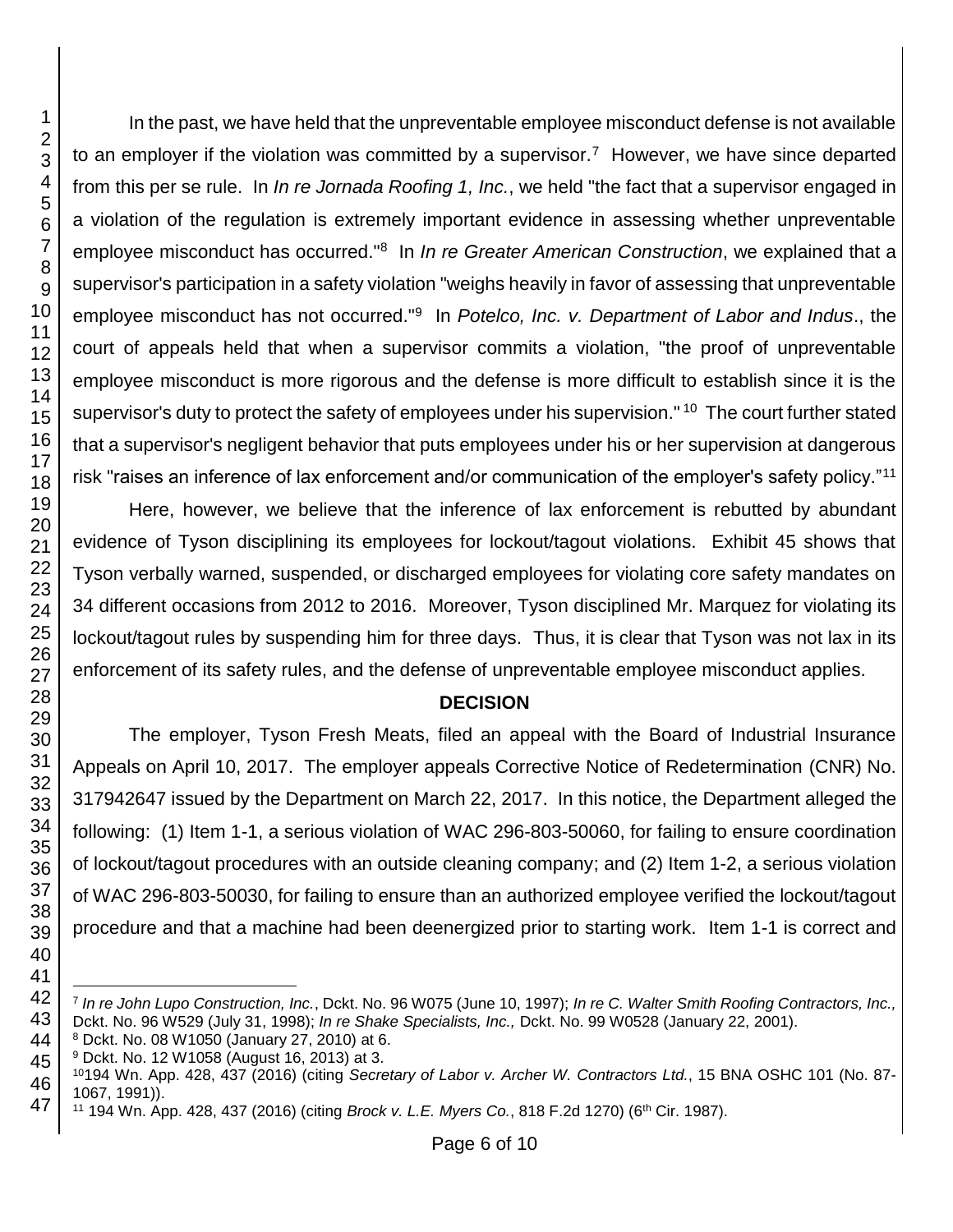is affirmed. Item 1-2 is vacated because the violation was the result of unpreventable employee misconduct. CNR No. 317942647 is incorrect and is affirmed as modified.

# **FINDINGS OF FACT**

- 1. On May 18, 2017, an industrial appeals judge certified that the parties agreed to include the Jurisdictional History in the Board record solely for jurisdictional purposes.
- 2. Tyson Fresh Meats (Tyson) operates a meat processing plant near Pasco, Washington. For the six to seven years before October 15, 2016, Jesus Marquez worked as Tyson's night shift production supervisor and was an "authorized employee" under WAC 296-803-50030. Mr. Marquez was very familiar with Tyson's lockout/tagout procedures and regularly trained his own employees on lockout/tagout procedures. He demonstrated his understanding of Tyson's lockout/tagout procedures to his supervisor on an annual basis.
- 3. PSSI is an outside company that cleans and sanitizes Tyson's machinery during the night shift. Before cleaning, PSSI deenergizes the machinery by turning off the main circuit breaker, which is in a different room than the bone grinding room. On October 15, 2016, there were no procedures that governed how PSSI employees would let Tyson employees in the bone grinding room know that they were about to reenergize the circuit.
- 4. On October 15, 2016, Mr. Marquez was reassembling machinery in the bone grinding room. He placed his hand into an incline auger without ensuring that it had been locked out or deenergized, in violation of Tyson's lockout/tagout procedures. At the same moment, a PSSI employee had reenergized the machinery, which resulted in the amputation of two of Mr. Marquez's fingers.
- 5. The October 15, 2016 accident triggered an inspection of Tyson's plant by a Department Safety and Health Officer. On March 22, 2017, the Department issued Corrective Notice of Redetermination No. 317942647, alleging: Item 1-1, a serious violation of WAC 296-803-50060, with an assessed penalty of \$6,000; and Item 1-2, a serious violation of WAC 296-803-50030, with an assessed penalty of \$4,800.
- 6. On October 15, 2016, Tyson did not ensure that Mr. Marquez verified that the incline auger was deenergized before starting work, and it failed to ensure that its employees understood PSSI's energy control program, contrary to WAC 296-803-50060.
- 7. With respect to Item 1-1, the severity of the hazard was 3 on a scale of 1 to 3; the probability of injury, illness, or disease that will occur as a result of the hazard was a 2 on a scale of 1 to 3; Tyson's good faith rating was average, resulting in no adjustment to the penalty; and Tyson had 251 or more employees on October 15, 2016, resulting in no adjustment to the penalty.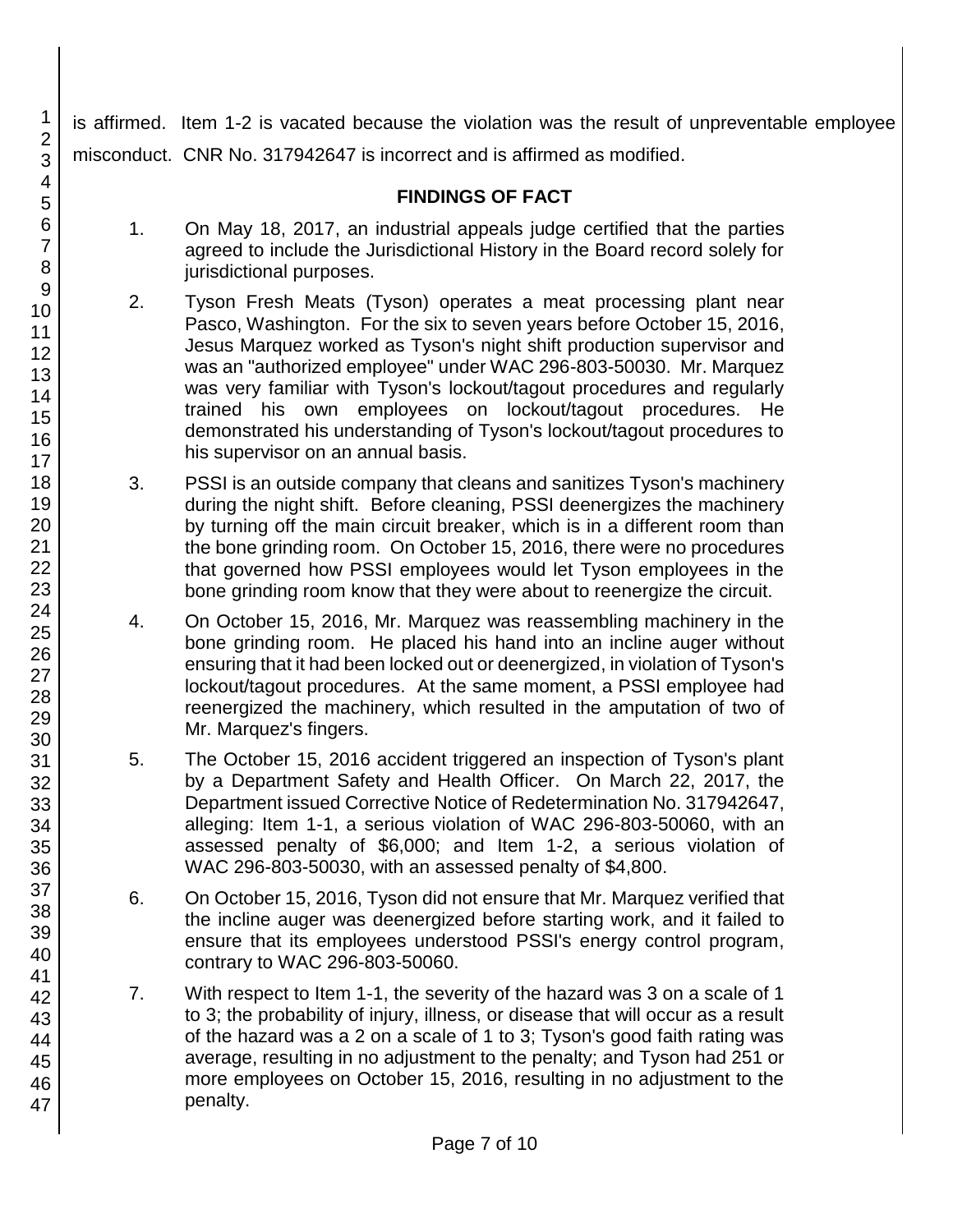- 8. On October 15, 2016, Tyson had thorough lockout/tagout policies in place including work rules, training, and core mandates. Violation of these rules was adequately enforced and resulted in employee discipline.
- 9. On October 15, 2016, Tyson had adequately communicated its lockout/tagout policies to all employees, including Mr. Marquez; took steps to discover and correct violations by conducting quarterly safety inspections and daily cleanliness inspections; and had an effective enforcement program for lockout/tagout violations, both in practice and in theory. Mr. Marquez's non-compliance with the lockout/tagout policies on October 15, 2016, was an isolated incident and was not foreseeable.

## **CONCLUSIONS OF LAW**

- 1. The Board of Industrial Insurance Appeals has jurisdiction over the parties and subject matter in this appeal.
- 2. On October 15, 2016, Tyson committed a serious violation of WAC 296- 803-50060, as alleged in Item 1-1, for failing to ensure coordination of lockout/tagout procedures with an outside cleaning company. The assessed penalty of \$6,000 was correctly calculated.
- 3. The action of Mr. Marquez reaching his hand into the incline auger without following lockout/tagout procedure was the result of unpreventable employee misconduct.
- 4. Tyson did not commit a serious violation of WAC 296-803-50060, as alleged in Item 1-2.
- 5. Corrective Notice of Redetermination No. 317942647, dated March 22, 2017, is affirmed as modified. Item 1-1 is correct and is affirmed. Item 1- 2 is vacated.

Dated: December 17, 2018.

BOARD OF INDUSTRIAL INSURANCE APPEALS

BOARD OF INDUSTRIAL INSURAM<br>LINDA L. WILLIAMS, Chairperson<br>JACK S. ENG, Member S. ENG, Member

## **DISSENT**

I dissent. The unpreventable employee misconduct defense should not be available when a supervisor commits the violation, as the Board has previously held. Supervisors and managers are extensions of the employer. It is a supervisor's duty to protect the safety of the employees who work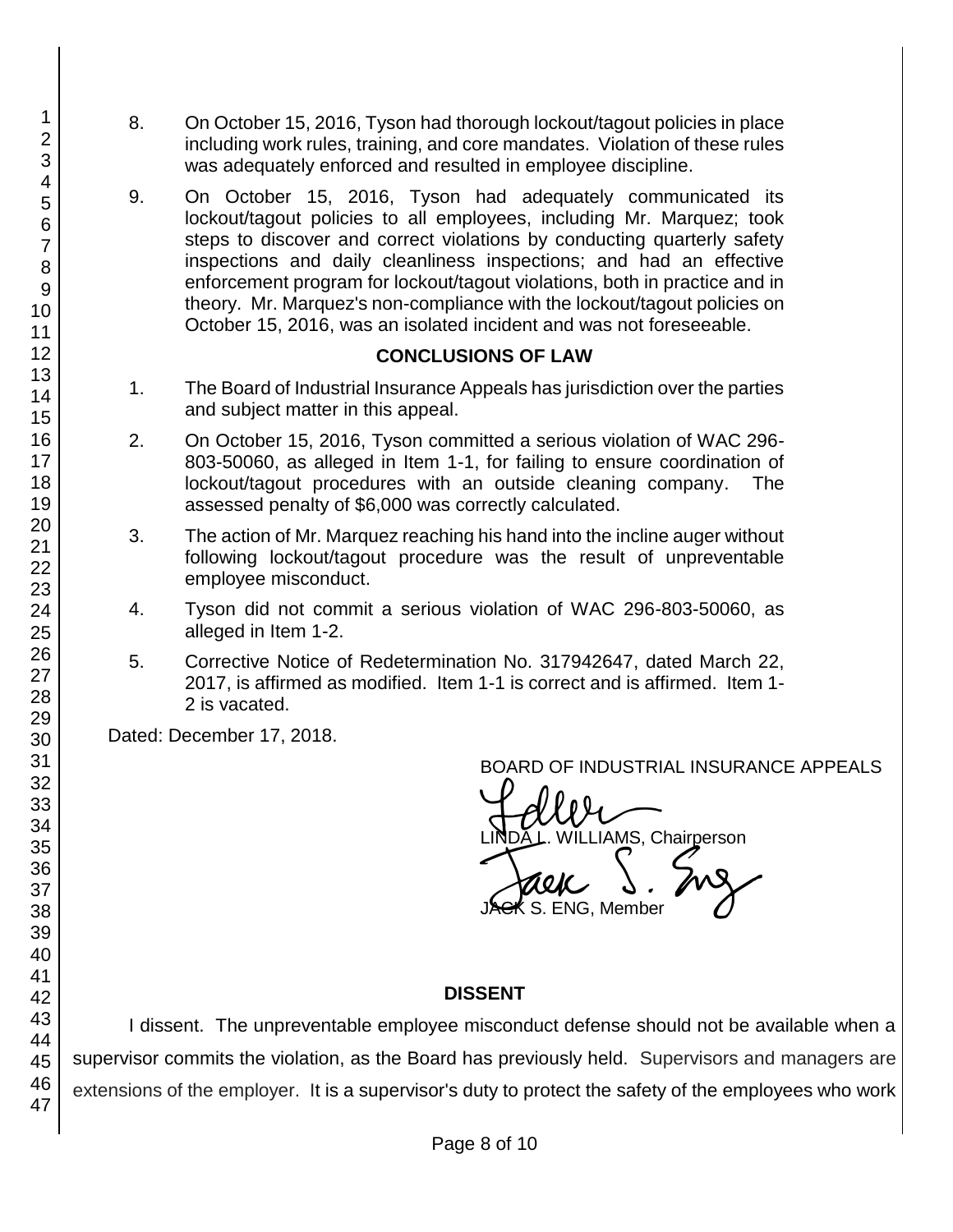under his or her supervision.<sup>12</sup> As we stated in *In re John Lupo*, "a safety program cannot be effective in practice when the person who is given charge of its enforcement is the same person orchestrating its violation."<sup>13</sup> Mr. Marquez had been a supervisor for several years leading up to the accident. By disregarding Tyson's lockout/tagout rules, Mr. Marquez compromised the safety of Tyson employees under his supervision. Therefore, the unpreventable employee misconduct should not be available to Tyson.

Dated: December 17, 2018.

BOARD OF INDUSTRIAL INSURANCE APPEALS

E. FENNERTY

l *Potelco, Inc. v. Dep't of Labor & Indus.*, 194 Wn. App. 428, 437 (2016) (citing *Secretary of Labor v. Archer W. Contractors Ltd.*, 15 BNA OSHC 101 (No. 87-1067, 1991)).

 Dckt No. 96 W075 (June 10, 1997); see also *C. Walter Smith Roofing Contractors, Inc*., Dckt. No. 96 W529 (July 31, 1998).